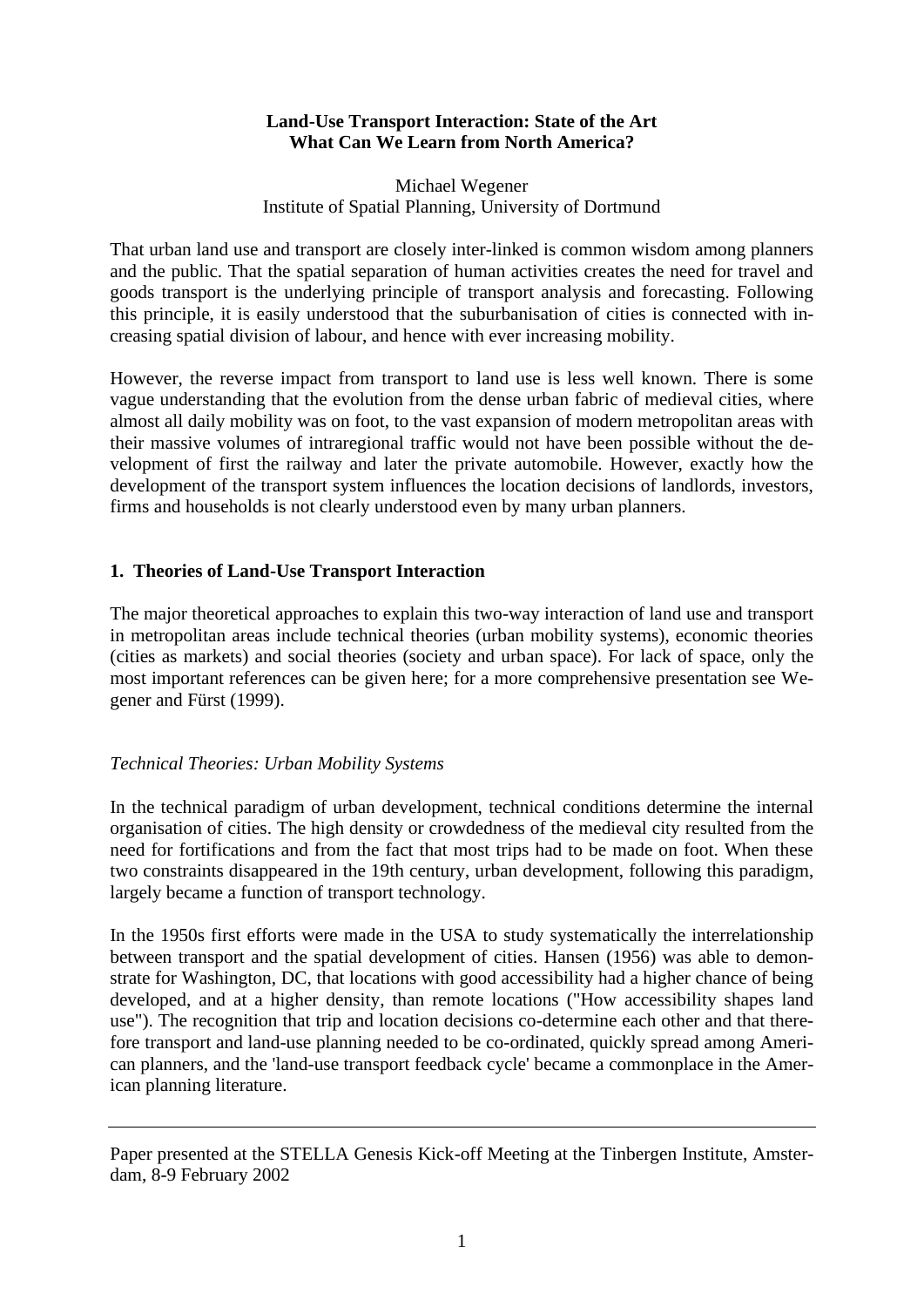The relationships implied by this term can be briefly summarised as follows (Figure 1):



*Figure 1. The land-use transport feedback cycle*

- The distribution of *land uses*, such as residential, industrial or commercial, over the urban area determines the locations of human *activities* such as living, working, shopping, education or leisure.
- The distribution of human *activities* in space requires spatial interactions or trips in the *transport system* to overcome the distance between the locations of activities.
- The distribution of infrastructure in the *transport system* creates opportunities for spatial interaction and can be measured as *accessibility*.
- The distribution of *accessibility* in space co-determines location decisions and so results in changes of the *land-use* system.

This simple explanation pattern is used in many engineering-based and human-geography derived urban development theories. The theories based on this paradigm start from observed regularities of certain parameters of human mobility, such as trip distance and travel time, and from these try to infer those trip origins and destinations that best reproduce the observed frequency distributions. It had long been observed that the frequency of human interactions such as messages, trips or migrations between two locations (cities or regions) is proportional to their size, but inversely proportional to their distance. The analogy to the law of gravitation in physics is obvious.

The gravity model was the first *spatial interaction* (or in short *SIA*) model. Its straightforward physical analogy has later been replaced by better founded formulations derived from statistical mechanics or information theory, yet even after these substitutions the SIA model did not provide any *explanation* for the spatial behaviour modelled. Only later did it become possible to link it via random utility theory to psychological models of human decision making.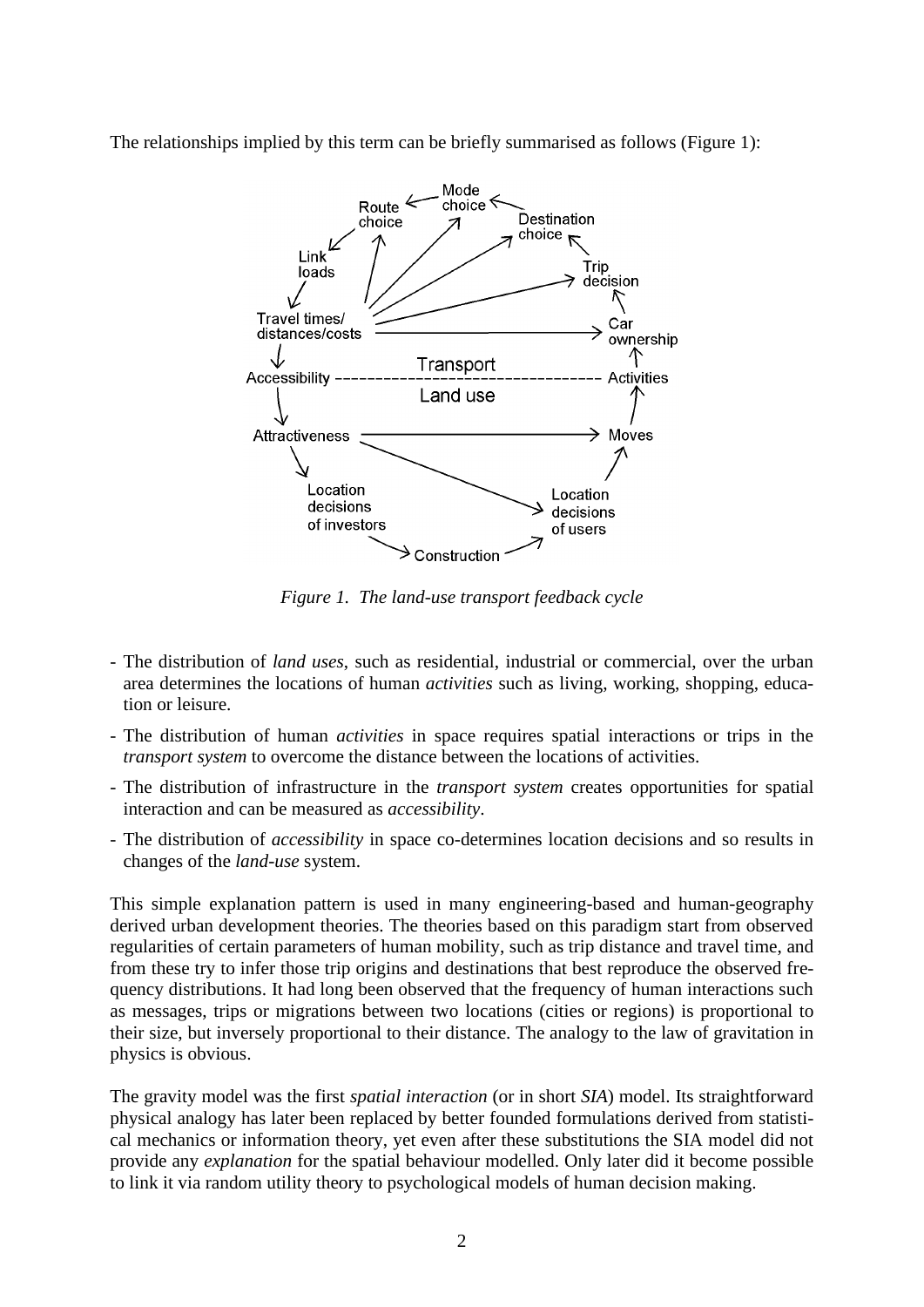From the SIA model it is only a small step to its application as a location model. If it is possible to make inferences from the distribution of human activities to the spatial interactions between them, it must also be possible to identify the location of activities giving rise to a certain trip pattern (Wilson, 1970). Lowry's (1964) *Model of Metropolis* essentially consists of two spatial-interaction location models, a residential location model and a service and retail employment location model, nested into each other. The Lowry model stimulated a large number of increasingly complex modelling approaches.

However, location models based on the SIA paradigm suffer from two problems: First, the SIA location model in principle assumes equilibrium between transport and location. In reality, however, this equilibrium does not exist. Urban processes have very different speeds and response times. For instance, the behaviour of transport users very quickly adjusts to changing conditions in the transport system. Conversely, transport investment takes a long time from planning to final implementation. In a similar way the distribution of activities reacts only very slowly to changes in accessibility. Even a simple change of residence or work place may take months or even years between planning and realisation, whereas the planning and implementation of housing, offices or work places as a rule requires several years. This, however, cannot be represented by the SIA location model. Second, the SIA location model lacks economic content. The only variable explaining location behaviour in the model is transport cost. There is no link between transport costs and other expenditures by households and firms. This makes the model incapable of considering wider choices than between transport modes or destinations, such as choices involving trade-offs between transport and location or between housing and work place location.

It is unfortunate that the mainstream of urban land-use transport theory-building and modelling adopted this most restricted, engineering-based perception of the urban system as a system of movements. The spatial interaction model, after some thirty years of refinement and generalisation, is essentially still the atemporal equilibrium model it always was and with each advance in mathematical rigour and elegance seems to move farther away from reality. In particular the spatial interaction paradigm itself (the myth that workers choose their place of residence on their way home from work) turned out to be a veritable straitjacket which forces things together which should be analysed separately, i.e. the decision to move, to choose a job, to make trips, etc. – although of course these are interrelated, but only in a timelagged and indirect way. Moreover, there are no people in this paradigm, no households, no entrepreneurs, no landlords, no developers; there are no distorted perceptions, no incomplete information, no uncertainty, no biases, no heuristics, no adaptation, no learning. There are no real change processes, no construction, no upgrading, no demolition, no real supply and demand variables, no rents and land prices, no interaction between supply and demand, no markets and market distortions such as oligopolies, price controls, legal constraints, public interventions.

Some of these issues have been taken up by more recent approaches. One line of research was stimulated by a new interest in dynamics. A first dynamic urban model had been already proposed by Forrester (1969), but his model was aspatial and contained transport and land only as a capacity constraint. The rediscovery of time was motivated partly by new results in the biosciences with respect to the behaviour of complex ecosystems, such as the theory of dissipative structures, and partly by the availability of new mathematical instruments such as catastrophe and bifurcation theory or the theory of nonlinear dynamic systems. Another important direction has tried to take account of the heterogeneity of travel behaviour by discrete choice analysis.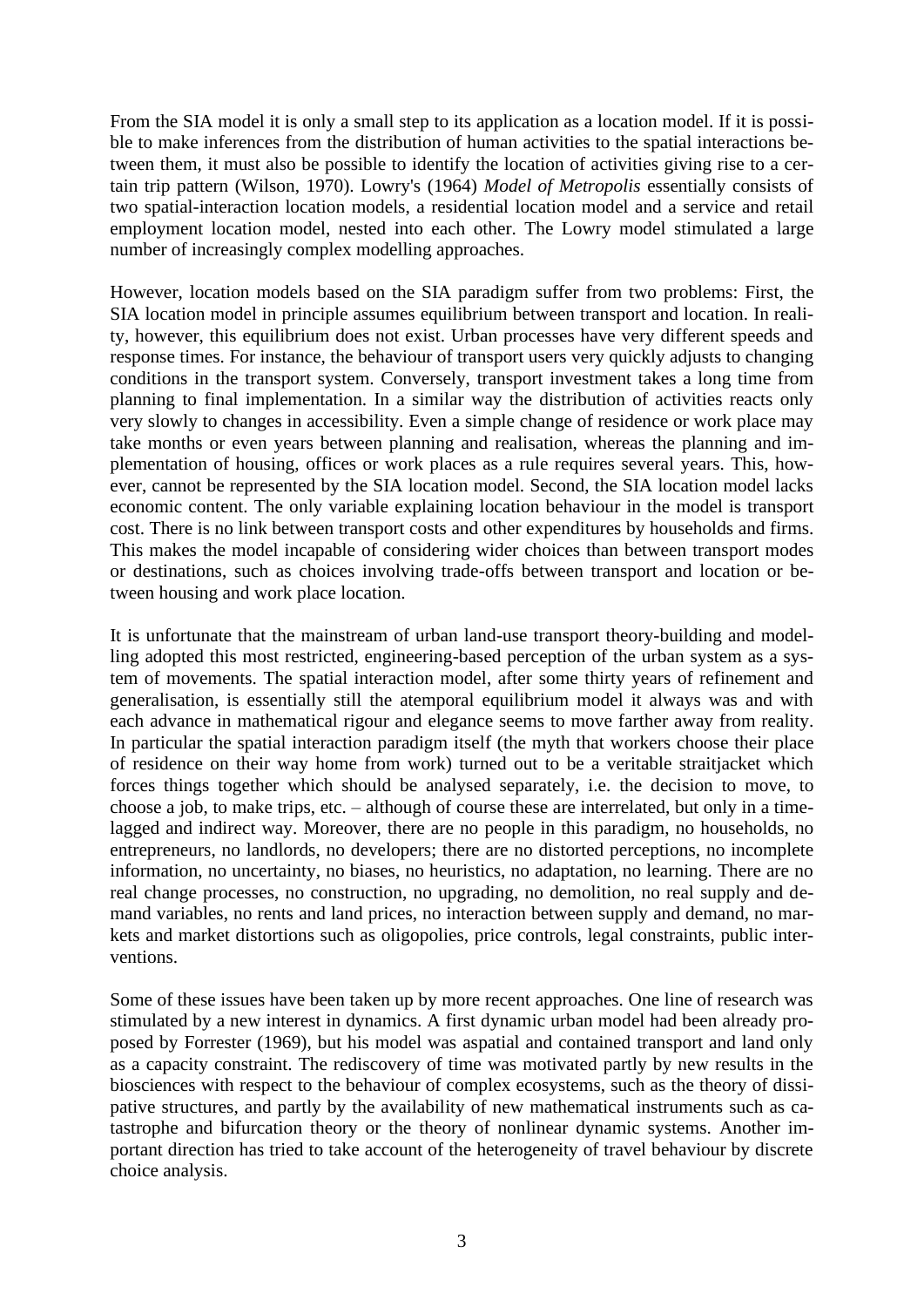#### *Economic Theories: Cities as Markets*

A second set of theories focuses on the *economic* foundations of city growth. Firms look for the optimum constellation of size (economies of scale) and location (agglomeration economies) given their specific mix of products, production technology and pattern of suppliers and customers, whereas households try to match their space needs and location preferences with their budget restrictions. Both firms and households trade off accessibility for space.

A fundamental assumption of all spatial economic theories is that locations with good accessibility are more attractive and have a higher market value than peripheral locations. This fundamental assumption goes back to von Thünen (1826) and has since been varied and refined in many ways. In macroanalytic approaches spatial development is the result of spatial production functions incorporating among labour and capital such spatial factors as agglomeration advantages, transport costs and land prices, and it is still disputed under which conditions spatial equilibrium or spatial polarisation will occur, or whether there is a cyclical sequence of agglomeration and deglomeration phases (van den Berg et al., 1982). Microanalytic approaches, on the other hand, start from the locational behaviour of individual players such as firms, landlords or households in the urban land or housing markets.

Probably the most influential example of the latter kind is the model of the urban land market by Alonso (1964). The basic assumption of the Alonso model is that firms and households choose that location at which their bid rent, i.e. the land price they are willing to pay, equals the asking rent of the landlord, so that the land market is in equilibrium. The bid rent of firms results from the cost structure of their production function, i.e. sales price minus production and transport costs plus profit divided by size of land. A firm with higher added value per unit of land is therefore able to pay a higher price than a firm with less intensive land utilisation, everything else being equal. So it is not surprising that, say, jewellers are found in the centre, whereas trucking companies have their yards at the periphery. Under the simplifying assumption that all goods are sold in the city centre (and need to be transported there), the bid rents of different types of firms follow curves sloping outward from the centre with different degrees of slope; their envelope curve is the equilibrium asking rent. The optimum location for a firm is where its bid rent curve is tangential to that curve. As households have no cost functions like firms, it is necessary in their case to use indifference curves indicating their trade-off between land consumption and distance to the centre. Each household type has a linear budget restriction, i.e. has to divide its expenditure between land and transport costs. The optimum trade-off between land consumption and accessibility for a household is where its budget line and indifference curve are tangential; it optimum location is where its resulting bid-rent curve is tangential to that of the equilibrium asking rent.

Alonso's model has been the point of departure for a multitude of urban economics model approaches. In more advanced variations of the model, restrictive assumptions such as perfect competition and complete information or the monocentric city have been relaxed. Other extensions include models to deal with land speculation or the behaviour of landlords in neighbourhoods undergoing gentrification or the incorporation of intersectoral and interregional factor and commodity flows into the model.

New technological developments tend to reinforce the trend to spatial polarisation observed in urban regions. Flexible production and distribution systems require extensive, low-density sites with good access to the regional and local road network, and this explains why new manufacturing firms prefer suburban locations. Retail facilities tend to follow their customers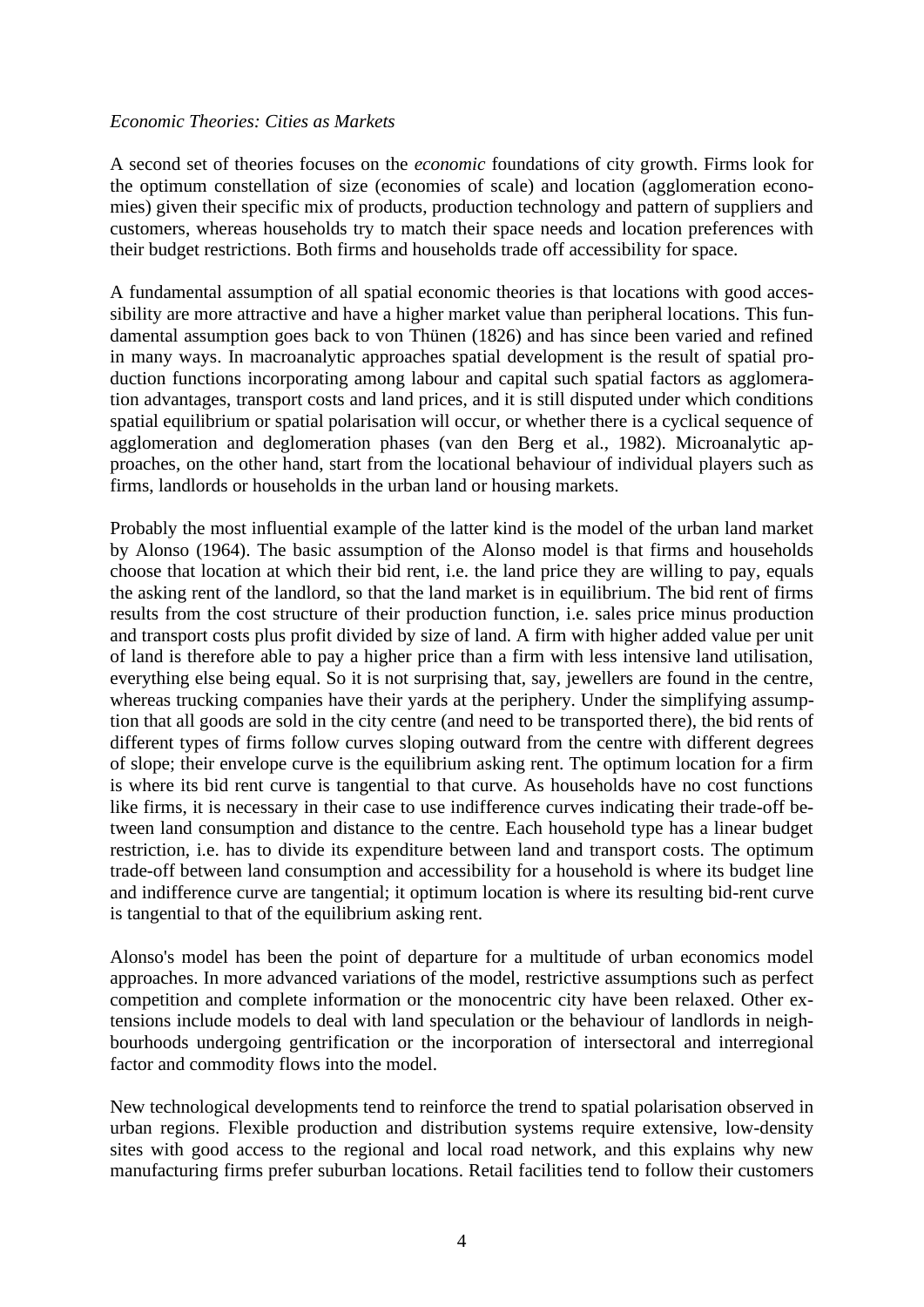to the suburbs and similarly prefer large suburban sites with good road access. High-level services, however, continue to rely on face-to-face contacts and, despite e-mail, fax and electronic data interchange, remain in the city centre. The result is the spatial dispersal of all economic activities except high-level services and the progressive erosion of activities in the city centre. The most likely scenario of urban development therefore, is continued spatial dispersal. In the absence of effective public intervention, the same trends in socio-economic context and life styles that were also responsible for suburbanisation in the past, such as rising incomes, more women going to work, smaller households, more leisure time and consequential changes in housing preferences, will continue to create a demand for more spacious living in attractive neighbourhoods, and this will continue to be easier to realise at the urban periphery, preferably in the vicinity of small towns with attractive town centres and up-market shopping facilities. Retail and service facilities will continue to follow their clients to the suburbs, as will the new 'clean' industries which depend on the highly skilled middle-class labour living in the suburbs. The result will in the best case be a park-like rural-urban continuum and in the worst case a nightmare of urban sprawl.

From a social and environmental point of view the results of the deconcentration process are generally considered to be negative: longer journeys to work and shopping trips, more energy consumption, pollution and accidents, excessive land consumption and problems of public transport provision in low-density areas. A dispersed settlement structure relies on access to car travel as a prerequisite for taking advantage of employment and service opportunities, and thus contributes to social segmentation. Inner cities, except for the largest and most successful metropoles with a prosperous, 'international' central area, are victims of the exodus of people and jobs and can at best hope to survive as one among several regional centres. Inner-city housing areas will continue to become marginalised as the younger and more active segments of the population leave because of the run-down housing stock, traffic noise and lack of parking space, unless the total existing population is displaced by gentrification or tertiarisation – though these are themselves signs of economic prosperity and hence occur predominantly in successful cities.

However, there are other tendencies potentially working into other directions. Teleworking and teleshopping are still in their infancy but may fundamentally change daily mobility patterns and hence location behaviour. There is a growing diversity of life styles and housing preferences which may challenge the dominance of suburban living as the ultimate manifestation of the 'good life'. In some countries there are signs of a re-appreciation of urban life and a trend to return to inner cities. On the other end of the spectrum, there are new ideas in urban and landscape design towards new forms of integration of housing and nature under ecological perspectives.

#### *Social Theories: Society and Urban Space*

In social sciences theories of urban development the spatial development of cities is the result of individual or collective appropriation of space. Since Durkheim and Simmel there are in sociology traditions in which the city is a fundamental dimension of human existence. Other authors have defined the city as the interface between public and private society, the stage for social interaction and self-expression, the medium for the world of daily life or the field of action of social movements. However, as a rule, these approaches remained essentially social theories and failed to deal explicitly with the spatial and temporal dimensions of urban development.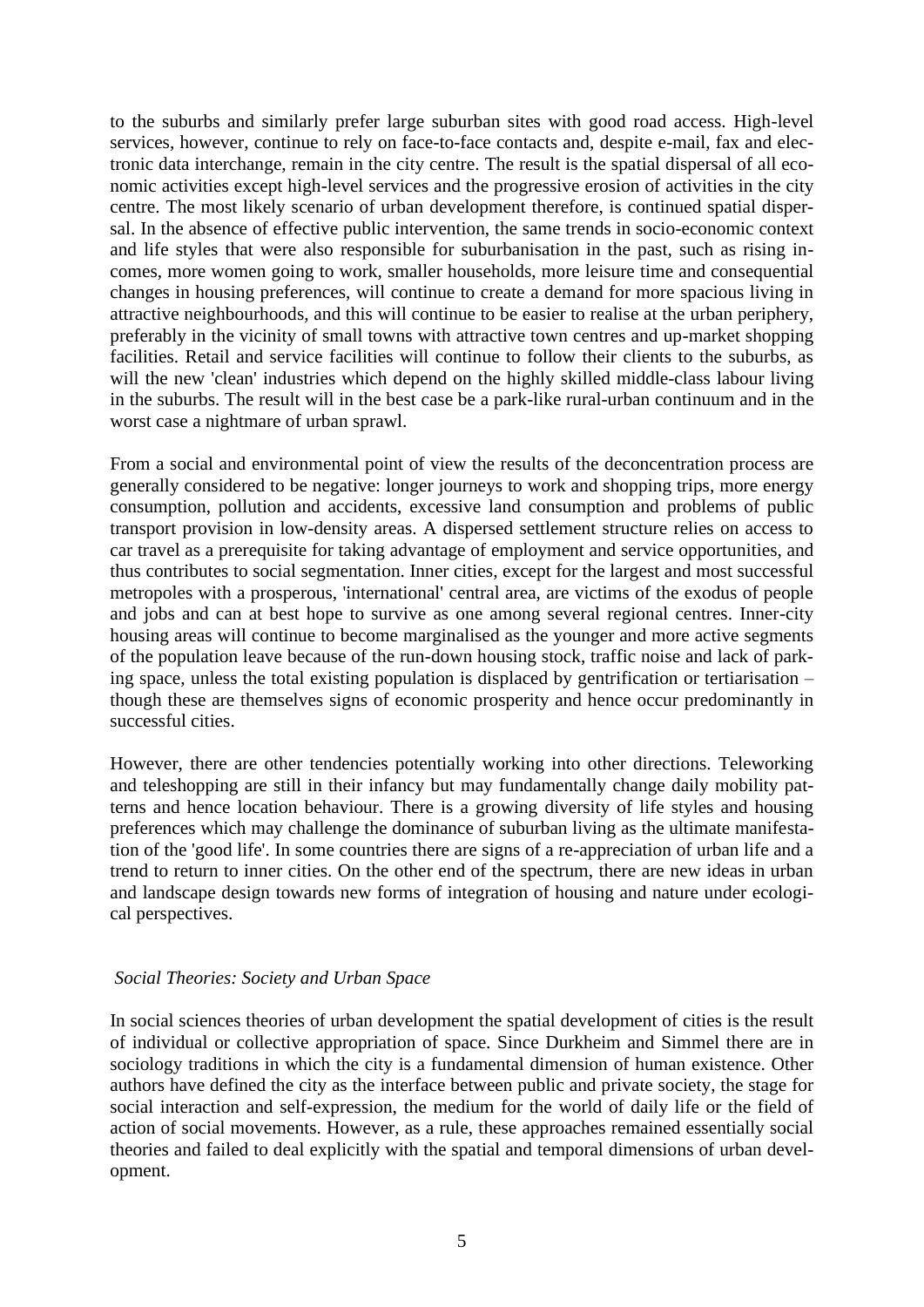This changed when, between the wars, the Chicago school of urban sociologists looked more closely into processes of social change at the neighbourhood and urban levels. Based on an adaptation of evolutionist thoughts from philosophy (Spencer) and biology (Darwin), they interpreted the city as a multi-species ecosystem, in which social and economic groups fight for 'ecological positions' (Park et al., 1925). In spatial terms the ecological position is a territory such as a neighbourhood or a region. Appropriation of space takes place as invasion of different ethnic or income groups or tertiary activities in a residential neighbourhood and uses concepts of animal and plant ecology such as 'invasion', 'succession' or 'dominance' to describe the phases of such displacement.

These concepts were empirically testable and could be used for generalisations and theory building. Consequently, a number of qualitative theories of urban development were put forward to explain the spatial expansion of American cities, such as the concentric, sector, or polycentric theories of city growth. However, despite their spatial labels, these theories, too, were essentially social theories. Space and time were included in them only in categorical terms, since analytical methods for treating intervals in space and time were only rudimentarily developed. Moreover, all urban ecology theories were in effect anti-evolutionist in that they assumed, in a questionable analogy to biological systems, an inherent tendency of social systems to converge to a stable equilibrium. Despite these shortcomings, concepts from social ecology continue to be useful for understanding the mechanisms of social change in cities beyond the economic processes on the land market. For instance, they have been used to explain 'gentrification' processes, the invasion of upper-middle-class households into inner-city or suburban working-class neighbourhoods.

Social geography theories are related to social ecology concepts, but go beyond their macro perspective by referring to age-, gender- or social-group specific activity patterns which lead to characteristic spatio-temporal behaviour, and hence to permanent localisations. Actionspace analyses (e.g. Chapin and Weiss, 1968) identify the frequency of performance of activities reconstructed from daily space-time protocols as a function of distance to other activities and draw conclusions from this for the most appropriate allocation of housing, work places, shopping and recreation facilities or the optimum level of spatial division of labour in cities.

Hägerstrand (1970) made these ideas operational by the introduction of 'time budgets', in which individuals, according to their social role, income and level of technology (e.g. car ownership) subject to various types of constraints command *action spaces* of different size and duration. Action spaces are limited by three types of constraints:

- *capacity constraints*: personal, non-spatial restrictions on mobility, such as monetary budget, time budget, availability of transport modes and ability to use them,
- *coupling constraints*: restrictions on the coupling of activities by location and time schedules of facilities and other individuals,
- *institutional constraints*: restrictions of access to facilities by public or private regulations such as property, opening hours, entrance fees or prices.

On the basis of Hägerstrand's action-space theory, Zahavi (1974) proposed the hypothesis that individuals in their daily mobility decisions do not, as the conventional theory of travel behaviour assumes, *minimise* travel time or travel cost needed to perform a given set of activities but instead *maximise* activities or opportunities that can be reached within their travel time and money budgets. He studied a large number of cities all over the world and found that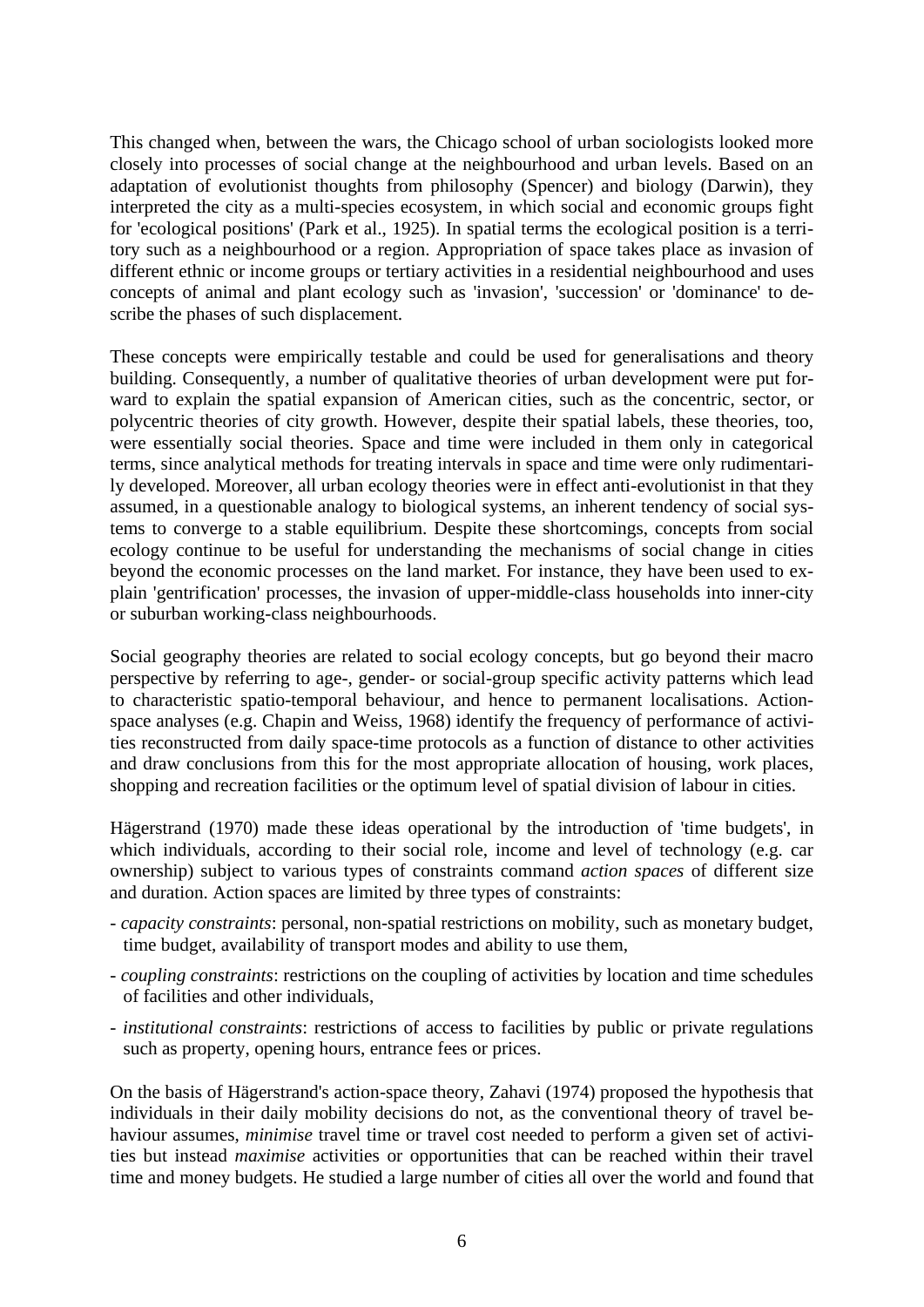the time and money budgets devoted to transport vary within urban regions as a function of age, income and residential location, but show a remarkable stability over time when averaged across whole urban regions. It was found that in developed countries the average time spent in travel by an active person per day is slightly more than an hour and the average travel expenditure accounts for about 15% of disposable household income. The temporal stability of time and money budgets for transport explain why in the past gains in travel speed have not been used for time savings (as it is usually assumed in transport cost benefit analysis) but for more and longer trips. It also explains why the fact that over the last forty years in most European countries petrol prices have declined by more than half in real terms has not led to a reduction in travel expenditure but to a vast expansion in automobile travel. Zahavi's theory finally explains why acceleration and cost reduction together permit more and more people to choose residential locations at the far periphery of urbanised areas, without increasing their time and money budgets for travel, and why shopping centres in sparsely populated peripheral locations are able to attract customers from larger and larger catchment areas. Zahavi's theory of fixed travel budgets has since been extended by the concept of flexible time and money budgets responding to external constraints. The extended theory allows to model also the variation in time and money budgets across socio-economic groups and different parts of an urban area and has proved to be more plausible and theoretically sound.

### **2. Policy Conclusions**

Based on the above *theoretical* considerations the expected impacts of essential factors such as urban density, employment density, neighbourhood design, location, city size, accessibility, travel cost and travel time can be summarised as follows:

- The impact of *land use* on *transport* is obvious as the spatial distribution activities is the primary cause of travel. However, the impact of high residential density in reducing average trip length is likely to be minimal in the absence of travel cost increases, whereas high density of employment should be positively correlated with average trip length. Attractive neighbourhood facilities can be seen as a 'pull' factor for reducing trip length. Since more peripheral locations usually have longer trips, trip length can be expected to be negatively correlated with city size. With regard to trip frequency little or no impact is to be expected from land use policies according to Zahavi's theory of fixed travel budgets. Residential and employment density as well as large agglomeration size and good public transport accessibility of a location should be positively correlated with the modal share of public transport, while neighbourhood design and a mixture of work places and residences with shorter trips are likely to have a positive impact on the share of cycling and walking.
- The impact of *transport* on *land use* is mediated by change in accessibility of locations. Higher accessibility increases the attractiveness of a location for all types of land uses and should therefore influence the direction of urban development. If, however, accessibility in the entire city is increased, it is likely to result in a more dispersed settlement structure.
- The impacts of *transport* policies on *transport* patterns are clearer and likely to be stronger compared to the interaction between land use and transport. While travel cost and travel time should have a negative impact on both trip length and trip frequency, accessibility should heave a positive impact on trip length and frequency. Mode choice depends on the relative attractiveness of modes. The fastest and cheapest mode is therefore likely to have the highest modal share.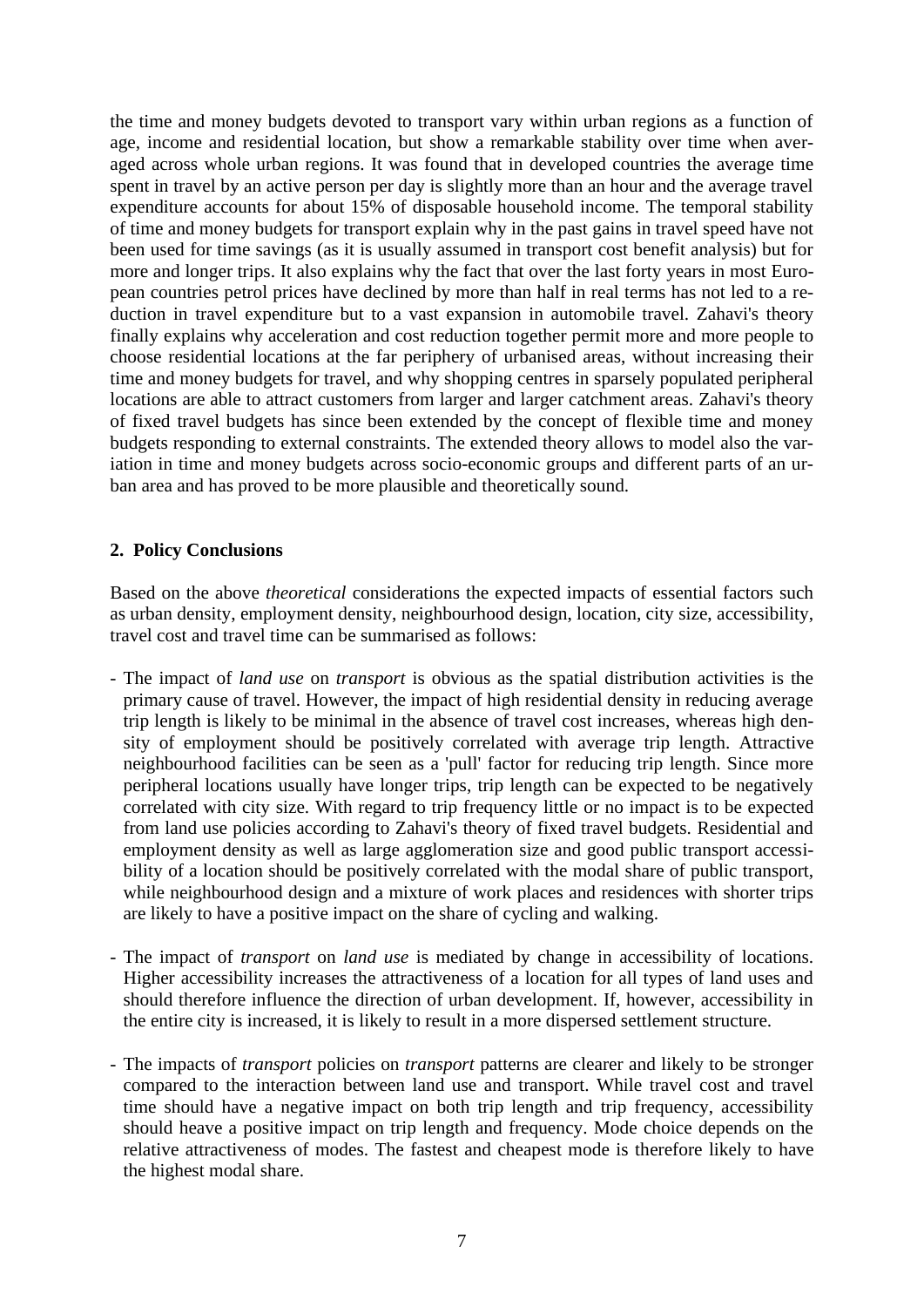Results from empirical studies of land-use transport interaction confirm the expectations derived from theoretical insights:

- Higher residential density and mixed land use enable individuals to choose closer destinations and hence lead to shorter trips. However, with present very low fuel prices people living in high-density and mixed-use areas take little advantage of near-by opportunities and continue to make long trips. Urban density is positively correlated with public transport; however, efficient public transport requires a minimum ridership. Urban density is negatively correlated with car ownership and car use; however, fuel cost is an equally important factor. The balance between work places and labour force in a community is significantly correlated with commuting distance; however, distance to major employment centres is a more important factor. 'Traditional' neighbourhoods have higher shares of public transport and walking than suburban neighbourhoods; however, neighbourhood design loses significance once socio-economic characteristics are taken into account.
- Land use changes much more slowly than travel behaviour but is co-determined by the distribution of accessibility provided by the transport system. Locations with better accessibility are developed more rapidly and with higher density than remote locations. However, with low fuel costs and inner-city congestion, accessibility differences become less significant. Locations near motorway exits and public transport stations have higher land prices than other locations. This leads to strip development at motorway exits but only rarely to higher densities at public transport stops. Transport infrastructure improvements increase the accessibility of the locations served. However, they also extend the range of locations suitable as places to live and work and so accelerate the trend toward spatial dispersal.
- Travel cost affects mode choice and trip length. However, as public transport costs have gone up and car travel costs gone down (in real terms), this has led to fewer public transport trips and more and longer car trips. Also travel time affects mode choice and trip length. However, time savings are not used for local activities but tend to result in more and longer trips being made.

Successful policies to achieve sustainable urban transport are policies that reduce car travel and make the remaining travel more sustainable. The results of both theoretical considerations and empirical studies suggest the following policy conclusions:

- Land-use and transport policies are only successful if they make car travel less attractive (i.e. more expensive or slower).
- Land-use policies to increase urban density or mixed land use without accompanying measures to make car travel more expensive or slower have only little effect as people will continue to make long trips to maximise opportunities within their travel cost and travel time budgets. However, these policies are important in the long run as they provide the preconditions for a less car-dependent urban way of life in the future.
- Transport policies making car travel less attractive (more expensive or slower) are very effective in achieving the goals of reduction of travel distance and share of car travel. However, they depend on a spatial organisation that is not too dispersed. In addition, highly diversified labour markets and different work places of workers in multiple-worker households set limits to an optimum co-ordination of work places and residences.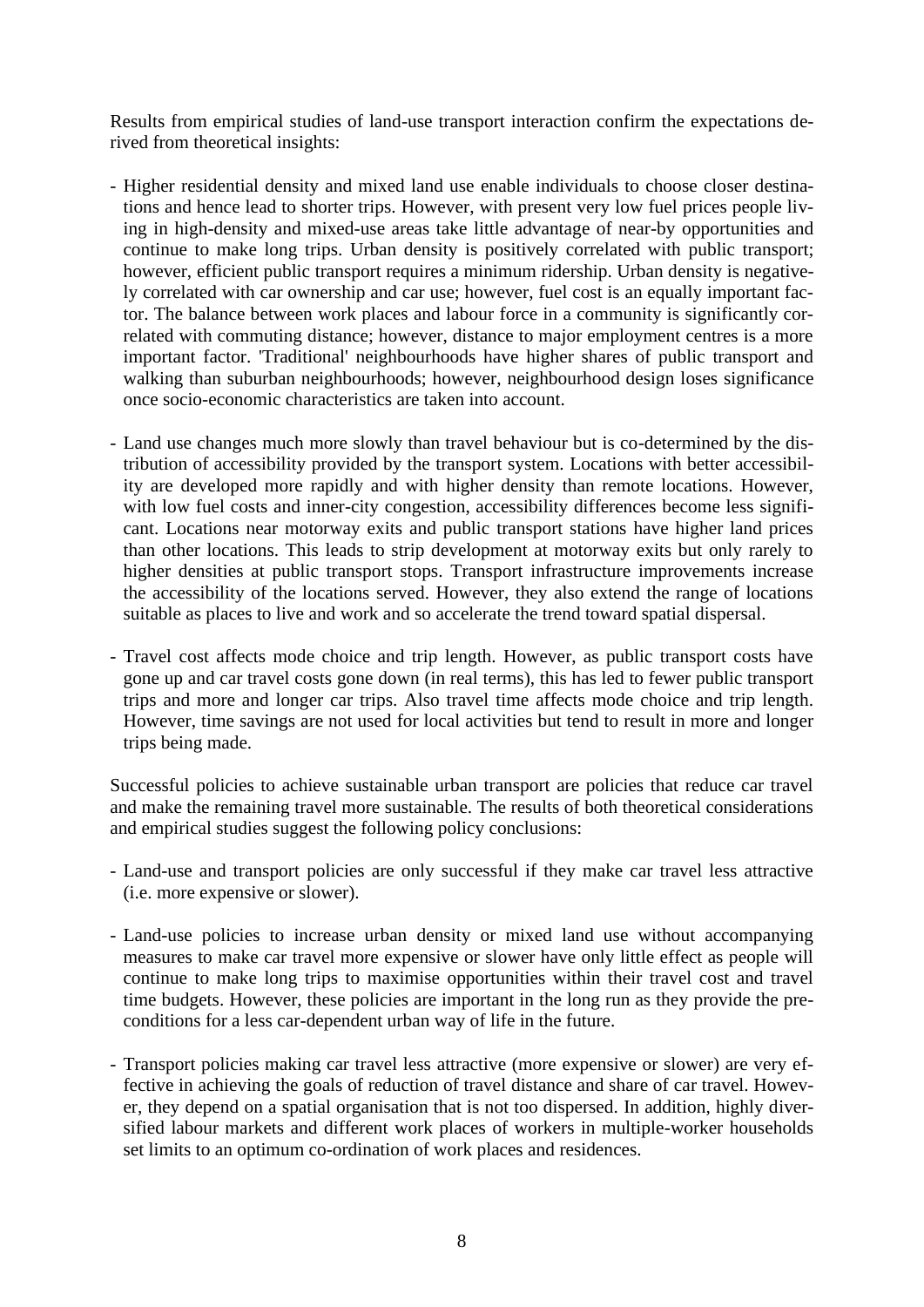- Large spatially not integrated retail and leisure facilities increase the distance travelled by car and the share of car travel. Land-use policies to prevent the development of such facilities ('push') are more effective than land-use policies aimed at promoting high-density, mixed-use development ('pull').
- Transport policies to improve the attractiveness of public transport have in general not led to a major reduction of car travel, attracted only little development at public transport stations, but contributed to further suburbanisation of population.

If land-use and transport policies are compared, transport policies are by far more direct and efficient in achieving sustainable urban transport. However, accompanying and supporting land-use policies are essential for in the long run creating less car-dependent cities.

# **3. Learning from North America**

There are many cities in Europe in which some or all of the above policies are being applied with the effect that Europeans travel about as half as many kilometres, consume half as much energy for transport and emit about half as much greenhouse gases than North Americans. However, some interesting policy innovations have originated in North America.

- *Transit-oriented development* (TOD) combines light-rail transit with bus feeder networks and the concentration of jobs, services and residences at transit stops.
- *Smart Growth* comprises urban growth boundaries, park and open space concepts, transitoriented development and urban renewal and ecological protection projects. 'Highway-Dollars' are re-directed to finance walking and cycling lanes. Tax systems favouring urban sprawl are redesigned. New infrastructure is financed by user fees.
- *New Urbanism*: The new movement, often misunderstood as merely a re-creation of traditional neighbourhoods, promotes regional co-operation, polycentric articulated settlements, rural-urban linkages, infill development, new towns and villages, preservation of the historical heritage, economic and social diversity and regional revenue sharing.

Portland, Oregon, is the model region of the new movement. Its long-term Regional Growth Concept 2040 combines transit-oriented development, an urban growth boundary and protection of the countryside and a hierarchical settlement structure (Calthorpe and Fulton, 2001). In 1979 Portland Metro was given responsibility for regional land-use and transport planning in parts of three counties with 24 municipalities and 1.3 million people. The Metro Charter requires local comprehensive plans to comply with the regional framework plan and requires each city and county within the jurisdiction of Metro to make local land use decisions consistent with the regional framework. Metro operates an extensive system of light-rail transit and bus lines in three counties, with the Metropolitan Area Express (MAX) as its backbone.

Although urban development is a slow process, there are first signs of success. Portland grows in more compact form than other cities in the US. Public transport use has increased by sixty percent. Traffic congestion occurs less frequently than in other cites. In the MAX corridors housing and work places for \$2.4 billion have been or are being constructed. More than a quarter of all new construction occurs on already built-up sites.